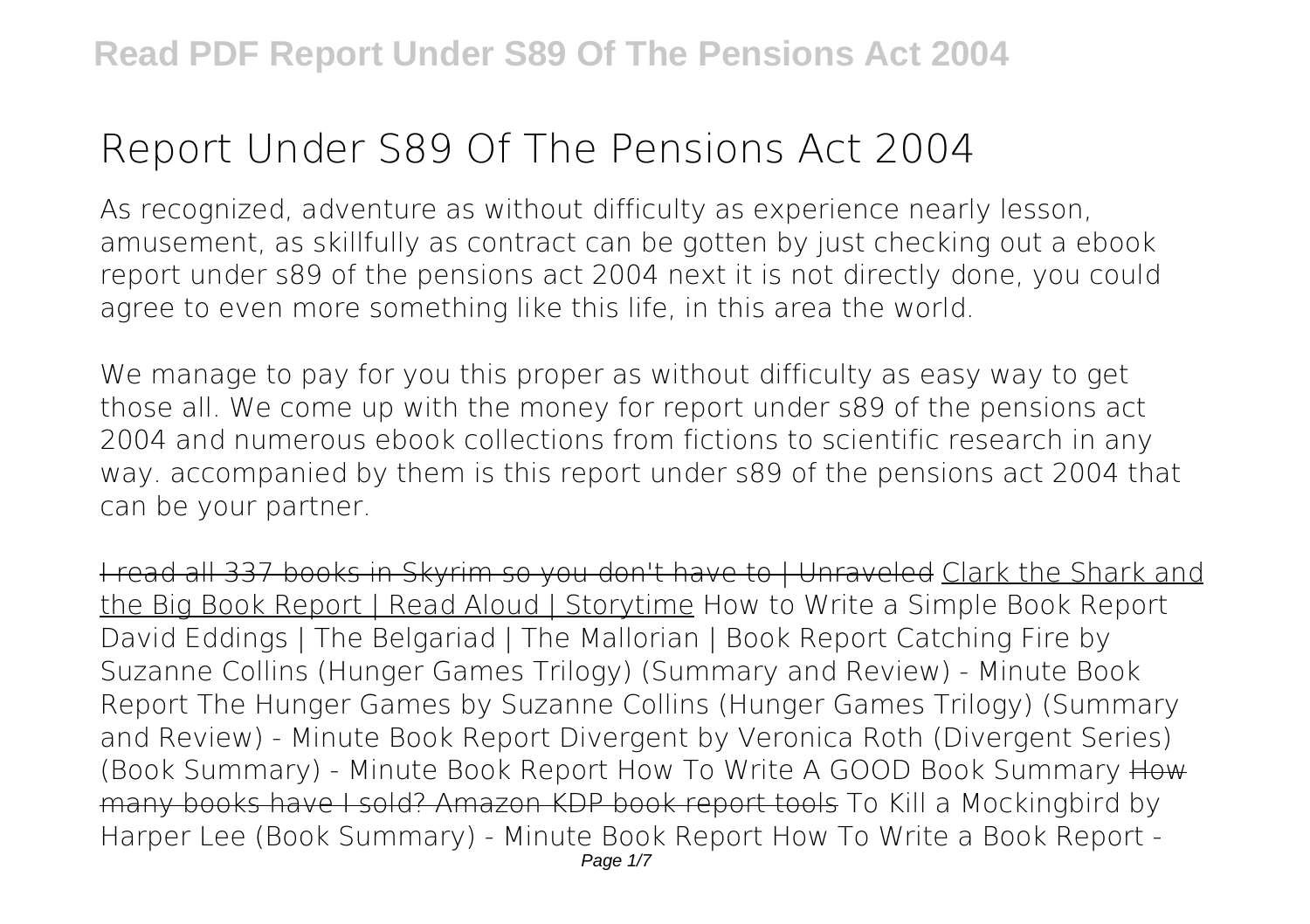*Tip #3 - Short versus Long Books (Minute Book Report)* The Lion, the Witch, and the Wardrobe by C.S. Lewis (Book Summary and Review) - Minute Book Report 18 Great Books You Probably Haven't Read The SIMPSONS HOUSE - LEGO Simpsons Set 71006 - Time-lapse Build, Unboxing \u0026 Review! Bart gets his first tattoo (and has it removed)

Simpsons Happy in the Island*BOOK VS MOVIE | THE HUNGER GAMES TRILOGY Bart Hits Homer over head with a Chair [Complete Sequence]* LEGO SIMPSONS Bart and the gang go to the Skate park. *barts prayer* The Simple Summary *5 tips to improve your writing* The Witches by Roald Dahl (Book Summary) - Minute Book Report

The Giver by Lois Lowry (Book Summary and Review) - Minute Book Report**Matilda by Roald Dahl (Book Summary) - Minute Book Report** Ender's Game by Orson Scott Card (Book Summary and Review) - Minute Book Report Weekly Book Report: Who I Was With Her  $\Pi$  Book: FANCY NANCY - THE DAZZLING BOOK REPORT written by Jane O'Connor A Year in Reading: The Book Report Bart Gets An F, Treasure Island Book Report Report Under S89 Of The

Report under s89 of the Pensions Act 2004 Kodak UK pension plan The trustees noted that the Alaris businesses were proitable and cash generative, with combined revenues of \$1.4 billion a year and...

#### Report under s89 of the Pensions Act: Kodak Pension Plan

Report under s89 of the Pensions Act 2004 Dunelm The regulator undertook a statutory inspection under Section 74 of the Pensions Act 2004 at the Dunelm head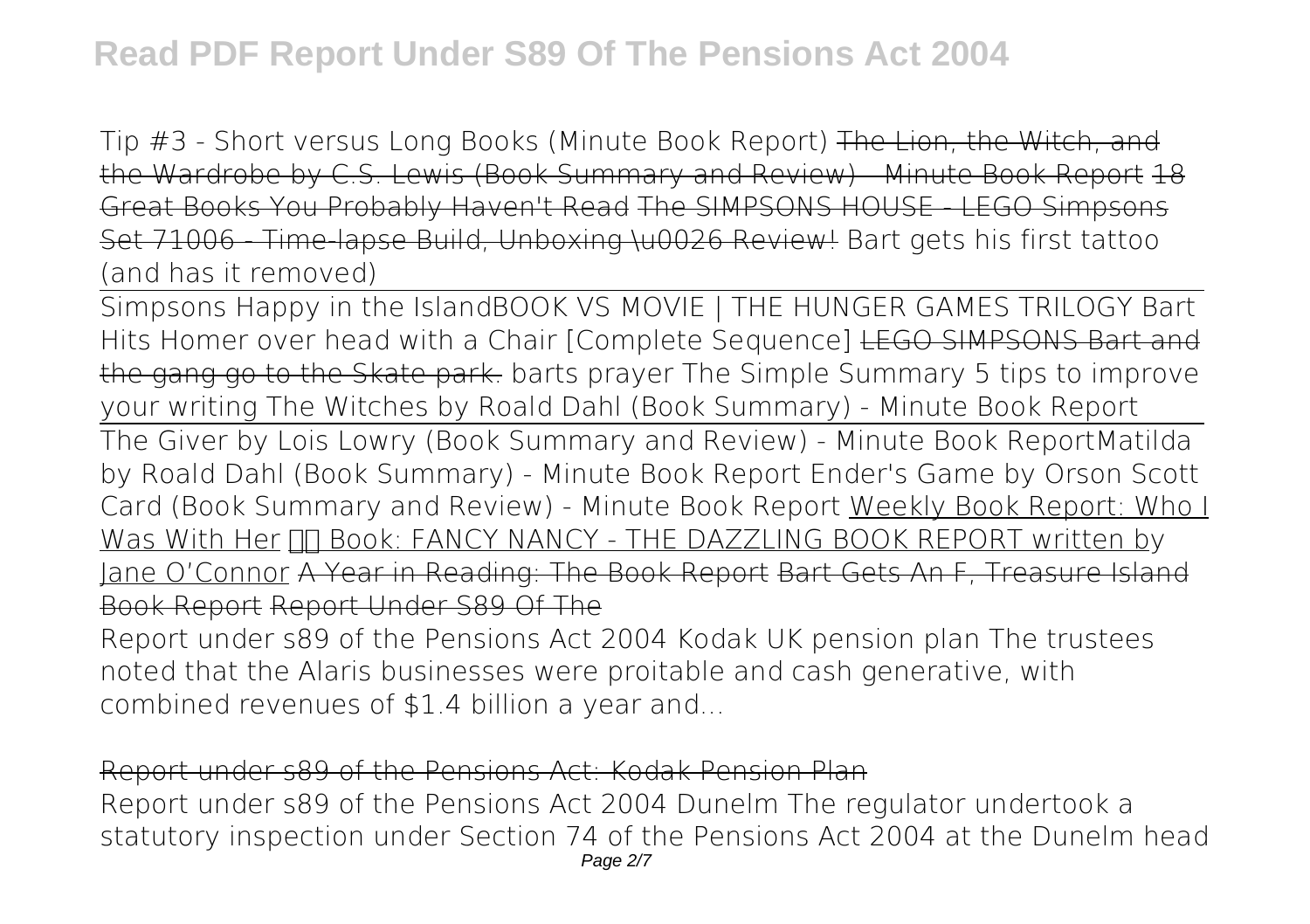ofice.

#### Report under s89 of the Pensions Act 2004

Report under s89 of the Pensions Act 2004Uniq plc Pension Scheme Is a recovery plan viable? The Trustee explored a range of recovery plans (including a plan of more than 40 years) and the...

#### Revised report under s89 of the Pensions Act 2004 - Uniq ...

Report under s89 of the Pensions Act 2004 . UK Coal. In early 2013, a ire at one of UKCOL's deep mines (Daw Mill) put the group's mining business at risk of insolvency. The relevant stakeholders were able to agree a further restructuring plan that has resulted in the UKCOL Sections passing to the Pension Protection Fund (PPF).

#### Report under s89 of the Pensions Act 2004

Report under s89 of the Pensions Act 2004 Lehman Brothers The regulator and the trustees of the Scheme then successfully defended a number of legal challenges arising from the proceedings, including an appeal to the Supreme Court in July 2013 to determine whether FSDs were effective against insolvent companies.

Report under s89 of the Pensions Act 2004 - Lehman ... Report under s89 of the Pensions Act 2004 Carrington Wire The warning notice Page 3/7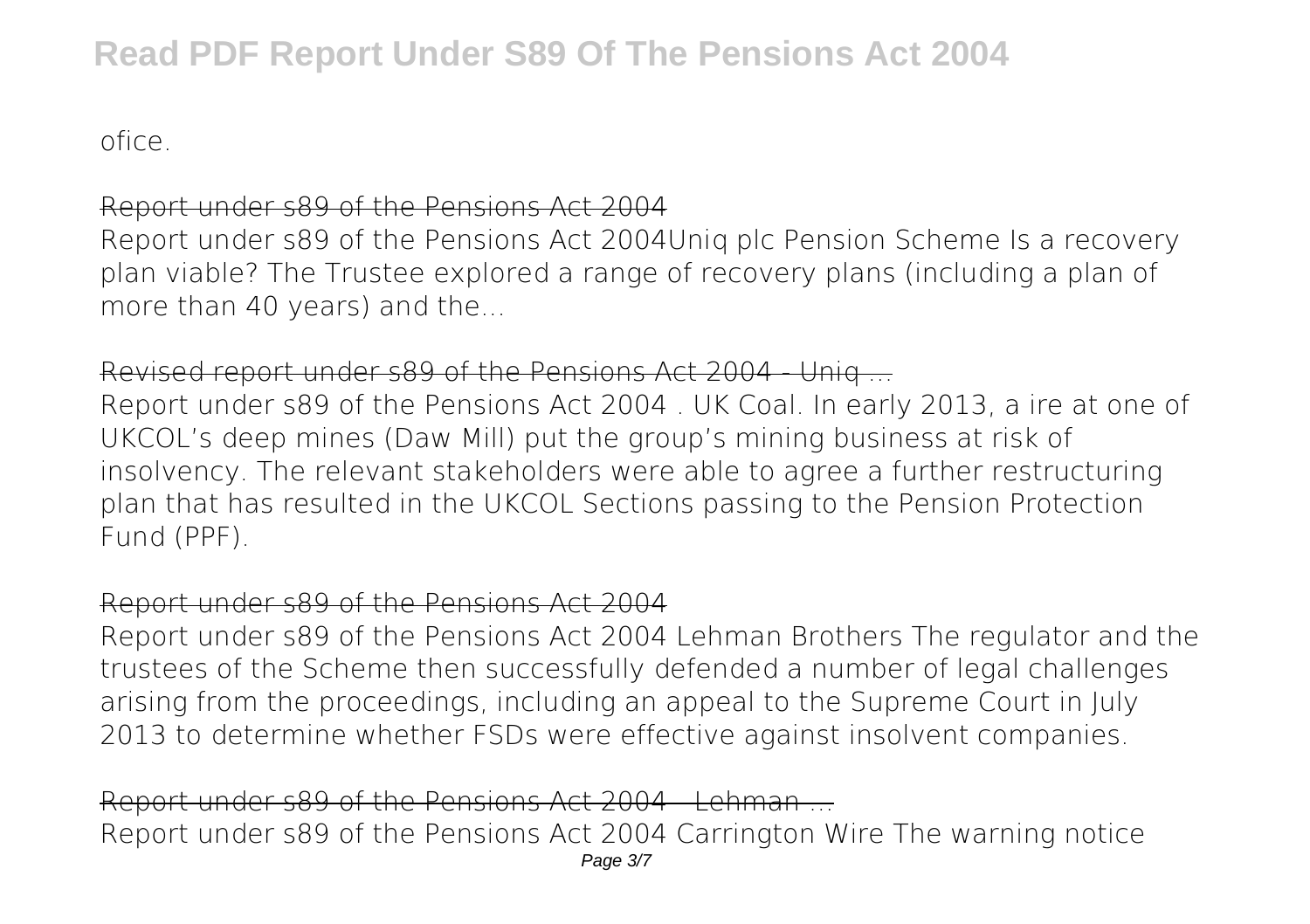sought contribution notices in the sum of approximately £17.7 million against the Russian Targets on a joint and several basis (being the estimated s75 deicit in the Scheme at the time of the sale of CWL, less funds which the Scheme had received shortly after that date).

## Report under s89 of the Pensions Act 2004

Report under s89 of the Pensions Act 2004 Carrington Wire The warning notice sought contribution notices in the sum of approximately £17.7 million against the Russian Targets on a joint and several basis (being the estimated s75 deicit in the Scheme at the time of the sale of CWL, less funds which the Scheme had received shortly after that ...

#### Report Under S89 Of The Pensions Act 2004

Report under s89 of the Pensions Act 2004. UK Coal Mining. Scheme funding negotiations . There was recognition by all parties that, as matters stood, the trustees of the UK Coal Sections were the largest unsecured creditors of the Group. The parties also recognised that value to all stakeholders was likely to be maximised if UK

## Report under s89 of the Pensions Act 2004 - UK Coal Mining

The Pensions Regulator has issued a section 89 report in relation to the UK Coal Mining sections of the Industry-wide Coal Staff Superannuation Scheme and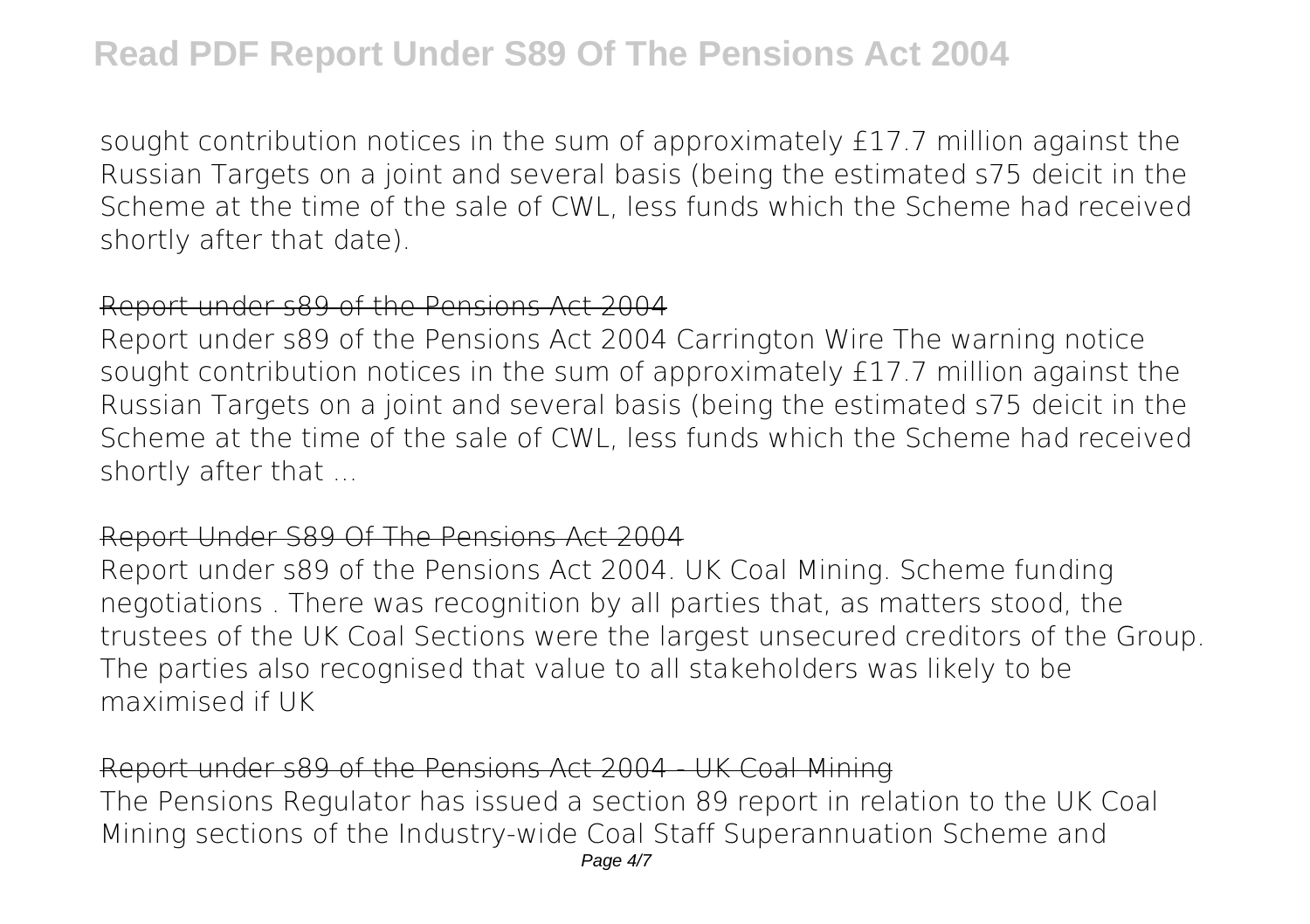Industry-wide Mineworkers Pension Scheme. (free access) On 7 January 2013, the Regulator published a section 89 report detailing its involvement with the UK Coal restructuring.

## UK Coal restructuring: Regulator issues section 89 report ...

170 Duty of driver to stop, report accident and give information or documents.  $E+W+S$  (1) This section applies in a case where, owing to the presence of a [F1 mechanically propelled vehicle] on a road [F2 or other public place], an accident occurs by which— (a) personal injury is caused to a person other than the driver of that [F1 mechanically propelled vehicle], or

## Road Traffic Act 1988 - Legislation.gov.uk

1 The Pensions Regulator, Report under s89 of the Pensions Act 2004, November 2014. Members of the scheme have received benefits better than the PPF for more than four years longer than they might otherwise have done, which is welcome. ...

## regular, scheduled monitoring of the performance of the ...

The report, issued under section 89 of the Pensions Act 2004, concerns Dunelm Soft Furnishings Ltd, which failed to complete its auto-enrolment registration with the Regulator by the relevant deadline. The Regulator subsequently issued a compliance notice under section 35 of the Pension Act 2008 requiring Dunelm to complete registration.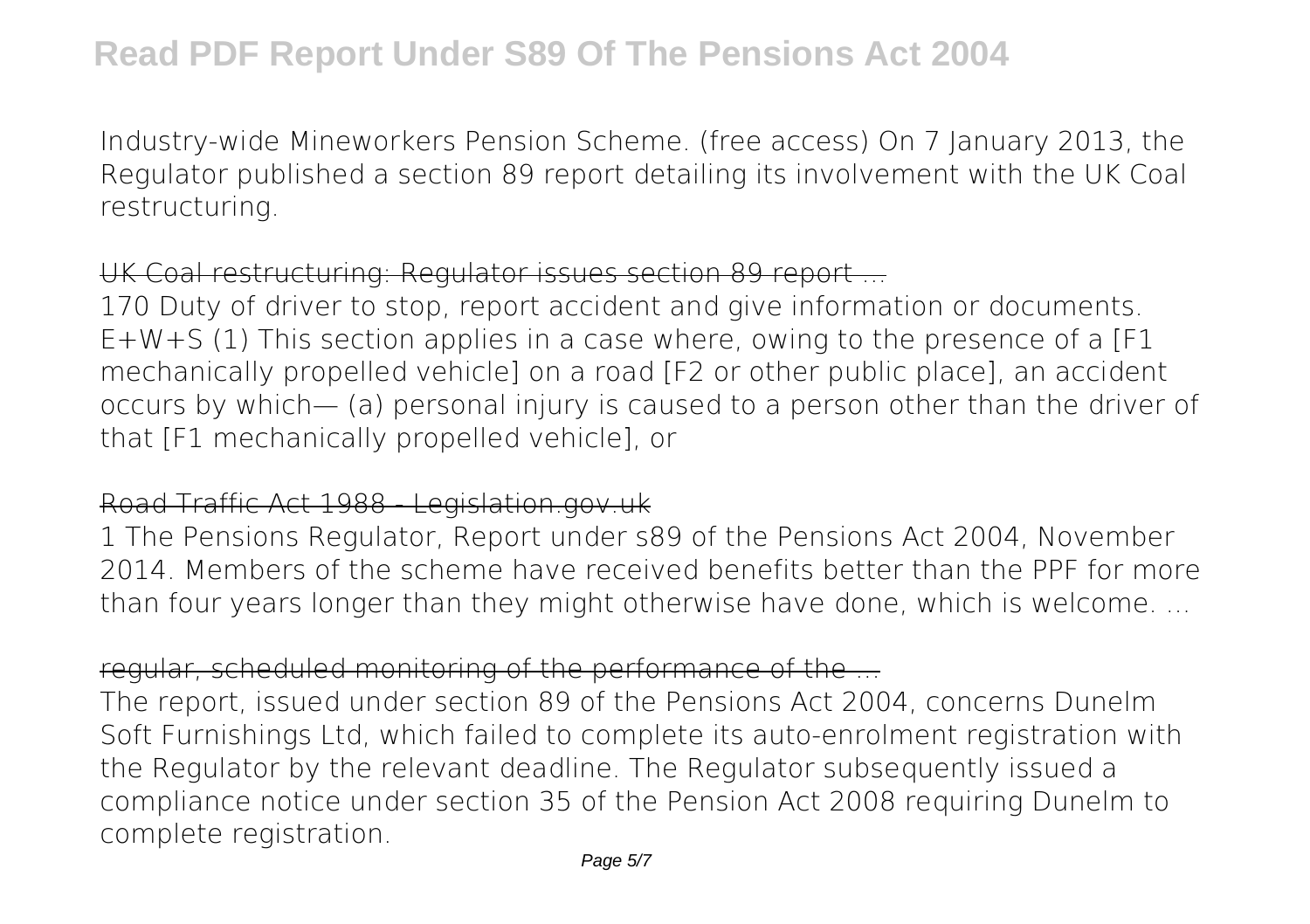## Dunelm: section 89 report highlights auto-enrolment ...

'children and family reporter' means an officer of the Service or a Welsh family proceedings officer who has been asked to prepare a welfare report under section 7 (1) (a) of the 1989 14 Act or...

#### PART 2 - APPLICATION AND INTERPRETATION OF THE RULES

the coroner must report the matter to a person who the coroner believes may have power to take such action. (2) A person to whom a senior coroner makes a report under this paragraph must give the...

## Coroners and Justice Act 2009 - Legislation.gov.uk

Insolvency practitioners, when acting as liquidators, or supervisors of voluntary arrangements have specific legal obligations under sections 7A, 262B and 218(3) & (4) of the Insolvency Act 1986 to report criminal offences as detailed under 'legislation' listed below and a public interest duty both as a responsible insolvency practitioner and as a professional to report such offences.

## Dear insolvency practitioner: Chapter 20: Offences and ...

In a five-page document, Report under s89 of the Pensions Act 2004, the regulator said it had taken legal action to stop the use of several schemes it judged were "established with the main purpose...